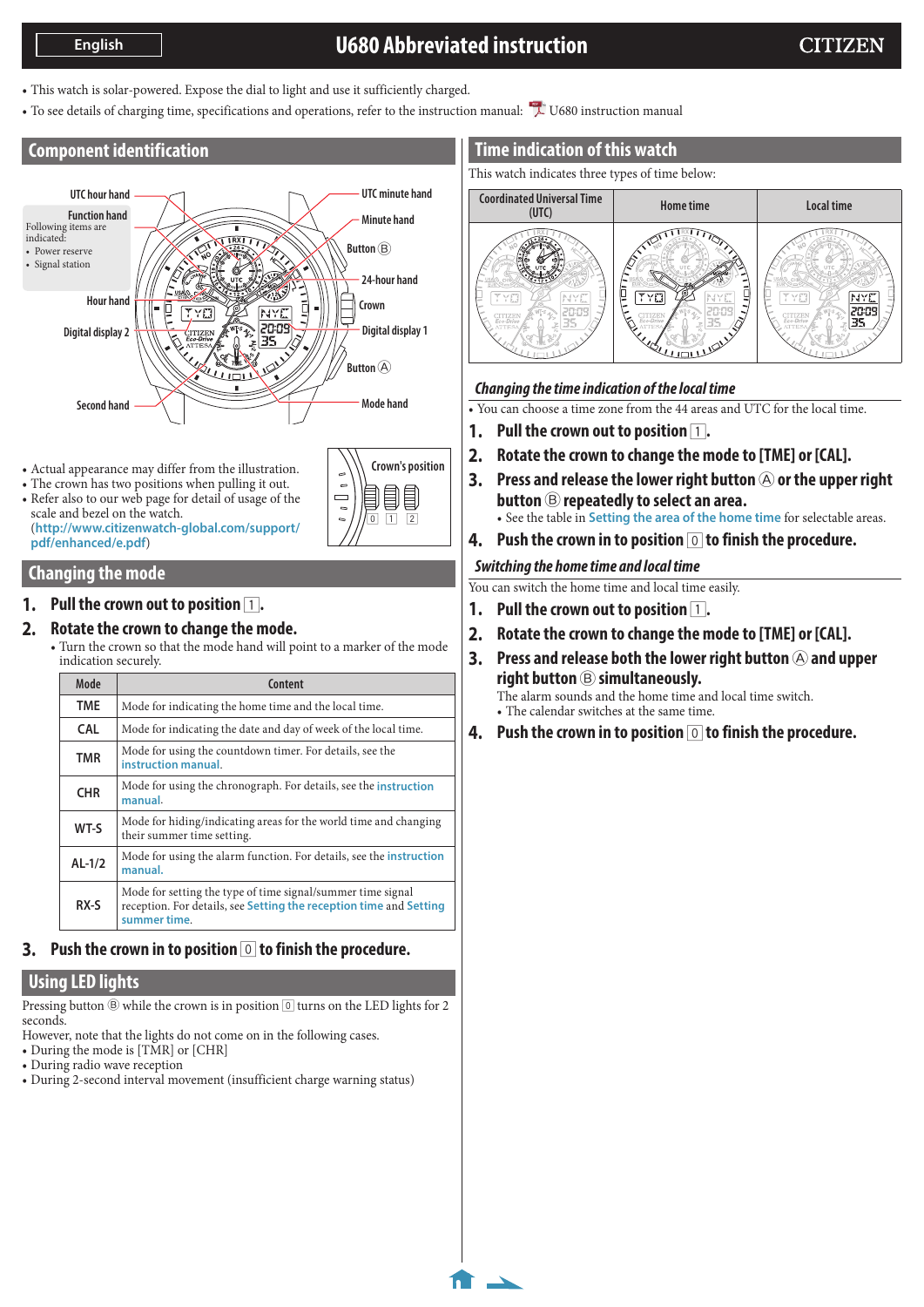# **Checking the power reserve**

#### The function hand indicates the power reserve amount in levels.

| Level                        |                                                                                                                                                                       |                         |                                                                          |                                                |
|------------------------------|-----------------------------------------------------------------------------------------------------------------------------------------------------------------------|-------------------------|--------------------------------------------------------------------------|------------------------------------------------|
| <b>Indication</b>            | CHARGE<br>CHARGE<br>ΓW<br>$USA\&\Diamond$<br>$\overline{\mathtt{USA}}\!\!\setminus\!\!\setminus$ Chn<br><b>CHN</b><br>$EUR \leq 0$<br>$EUR \gtrsim c$<br>∕JPN<br>∕JPN |                         | HARG <sub>A</sub><br>r<br><u>USA\</u><br>CHN<br>EUR <sup>\</sup><br>∕JPN | HARGE<br>USA)<br>CHN<br><b>EUR</b><br>∕JPN     |
| <b>Duration</b><br>(approx.) | 180 - 130 days                                                                                                                                                        | 130 -20 days            | $20 - 3$ days                                                            | $3 \text{ days} -$                             |
| <b>Meaning</b>               | Power reserve is<br>sufficient.                                                                                                                                       | Power reserve is<br>OK. | Power reserve is<br>getting low.                                         | Insufficient<br>charge warning<br>has started. |
|                              |                                                                                                                                                                       |                         | Charge immediately                                                       |                                                |

#### **Checking the signal reception result**

- This watch receives the time signal at 2:00 AM every day and adjust the time and calendar automatically. If the 2:00 AM reception was unsuccessful, it tries signal reception again at 3:00 AM and 4:00 AM.
- The 4:00AM time reception can be changed to other time. Refer to **[Setting the](#page-2-0)  [reception time](#page-2-0)**.
- **1.** Pull the crown out to position  $\boxed{1}$ .
- **2. Rotate the crown to change the mode to [TME], [CAL] or [RX-S].**
- **3. Push the crown in to position** 0 **.**
- **4.** Press and release the lower right button  $\textcircled{A}$ .

The second hand indicates the signal reception result (H/M/L/NO) and the function hand indicates the signal station (USA/EUR/CHN/JPN) from which the time signal was received.



• Summer time setting of the home time is indicated on the digital display 2. ("SMT" and "ON" (or "OFF") are alternately indicated).

| н         | Received signals in a very good condition |  |
|-----------|-------------------------------------------|--|
| M         | Received signals in a good condition      |  |
|           | Received signals in a not-good condition  |  |
| <b>NO</b> | The reception failed.                     |  |
|           |                                           |  |

• "H", "M" and "L" only indicate the condition for reception, not related to the reception performance of the watch.

• Try signal reception following the steps in **[Receiving the signal manually](#page-2-2)  [\(on-demand reception\)](#page-2-2)**if the last reception failed.

#### **5.** Press and release the lower right button  $\bigcirc$  to finish the **procedure.**

- The hands returns to normal.
- It returns to normal indication automatically in about 10 seconds without pressing the button.

### <span id="page-1-0"></span>**Setting the area of the home time**

Choose the area where you usually use the watch to set the home time. • The watch tries to receive the signal from the station assigned for the area of the home time (indicated on the digital display 2).

- **1.** Pull the crown out to position  $\boxed{1}$ .
- **2. Rotate the crown to change the mode to [TME].**
- **3.** Press and release the lower right button  $\widehat{A}$  or the upper right **button** B **repeatedly to select an area.**

• An area name and its time is shown on the digital display 1.

- Pressing and holding the button changes area names continuously.
- **4.** Press and release both the lower right button  $\Theta$  and upper **right button** B **at the same time.**
- **5. Push the crown in to position** 0 **to finish the procedure.**

#### *About the time zone*

**[2/4](#page-0-0)**

• The time zone in the table is based on UTC (Coordinated Universal Time). • Countries or regions may change time zones for various reasons.

| <b>Time</b><br>zone | Area<br>name | Representative area   | Signal<br>station | <b>Time</b><br>zone | Area<br>name | Representative area      | Signal<br>station |  |
|---------------------|--------------|-----------------------|-------------------|---------------------|--------------|--------------------------|-------------------|--|
| 0                   | <b>UTC</b>   | Coordinated           |                   | $+9.5$              | <b>ADL</b>   | Adelaide                 |                   |  |
|                     |              | <b>Universal Time</b> |                   | $+10$               | <b>SYD</b>   | Sydney                   |                   |  |
| $\mathbf{0}$        | <b>LON</b>   | *London               |                   | $+11$               | <b>NOU</b>   | Noumea                   | +JPN              |  |
|                     | MAD          | *Madrid               |                   |                     | <b>AKL</b>   | Auckland                 |                   |  |
| $+1$                | PAR          | *Paris                | <b>EUR</b>        | $+12$               | <b>SUV</b>   | Suva                     |                   |  |
|                     | <b>ROM</b>   | *Rome                 |                   | $-11$               | <b>MDY</b>   | Midway                   |                   |  |
|                     | <b>BER</b>   | *Berlin               |                   | $-10$               | <b>HNL</b>   | Honolulu                 | $+USA$            |  |
|                     | CAI          | Cairo                 |                   | -9                  | <b>ANC</b>   | **Anchorage              |                   |  |
| $+2$                | <b>ATH</b>   | *Athens               |                   |                     | <b>YVR</b>   | **Vancouver              |                   |  |
|                     | <b>JNB</b>   | Johannesburg          |                   | -8                  |              |                          |                   |  |
| $+3$                | <b>MOW</b>   | *Moscow               |                   |                     | <b>LAX</b>   | **Los Angeles            |                   |  |
|                     | <b>RUH</b>   | Riyadh                | $+EUR$            | $-7$                | <b>DEN</b>   | **Denver                 |                   |  |
| $+3.5$              | <b>THR</b>   | Tehran                |                   | -6                  | <b>MEX</b>   | **Mexico City            | <b>USA</b>        |  |
| $+4$                | <b>DXB</b>   | Dubai                 |                   |                     | CHI          | **Chicago                |                   |  |
|                     | <b>KHL</b>   |                       |                   |                     | $-5$         | <b>NYC</b>               | **New York        |  |
| $+4.5$              |              | Kabul                 |                   |                     | YMQ          | **Montreal               |                   |  |
| $+5$                | KHI          | Karachi               |                   | -4                  | SCL          | Santiago                 | <b>+USA</b>       |  |
| $+5.5$              | <b>DEL</b>   | Delhi                 |                   | $-3$                | <b>RIO</b>   | Rio de Janeiro           |                   |  |
| $+6$                | <b>DAC</b>   | Dhaka                 | $\triangle$ CHN   | $-2$                | <b>FEN</b>   | Fernando de<br>Noronha   | $+EUR$            |  |
| $+6.5$              | <b>RGN</b>   | Yangon                |                   | $-1$                | <b>PDL</b>   | *Ponta Delgada           |                   |  |
| $+7$                | <b>BKK</b>   | Bangkok               |                   |                     |              | Depends on the time zone |                   |  |
| $+8$                | <b>SIN</b>   | Singapore             | Any               |                     | <b>HOM</b>   | set.                     |                   |  |
| $+8$                | <b>HKG</b>   | Hong Kong             | <b>CHN</b>        |                     |              |                          |                   |  |
|                     | <b>BJS</b>   | Beijing               |                   |                     |              |                          |                   |  |
| $+8$                | <b>TPE</b>   | Taipei                |                   |                     |              |                          |                   |  |
| $+9$                | <b>SEL</b>   | Seoul                 | <b>JPN</b>        |                     |              |                          |                   |  |
|                     | <b>TYO</b>   | Tokyo                 |                   |                     |              |                          |                   |  |

• USA: the United States of America, EUR: Europe, CHN: China, JPN: Japan

• For an area with  $*$  or  $**$ , the automatic switching of summer time/standard time are performed together.

- When using the watch in an area not listed in the table, select an area name in the same time zone.
- Areas with ♦ mark are out of receivable range and signals cannot be received. (The watch tries to receive signals from the target signal station though.)

• It may be difficult to receive signals in certain environment where it is hard for signals to reach.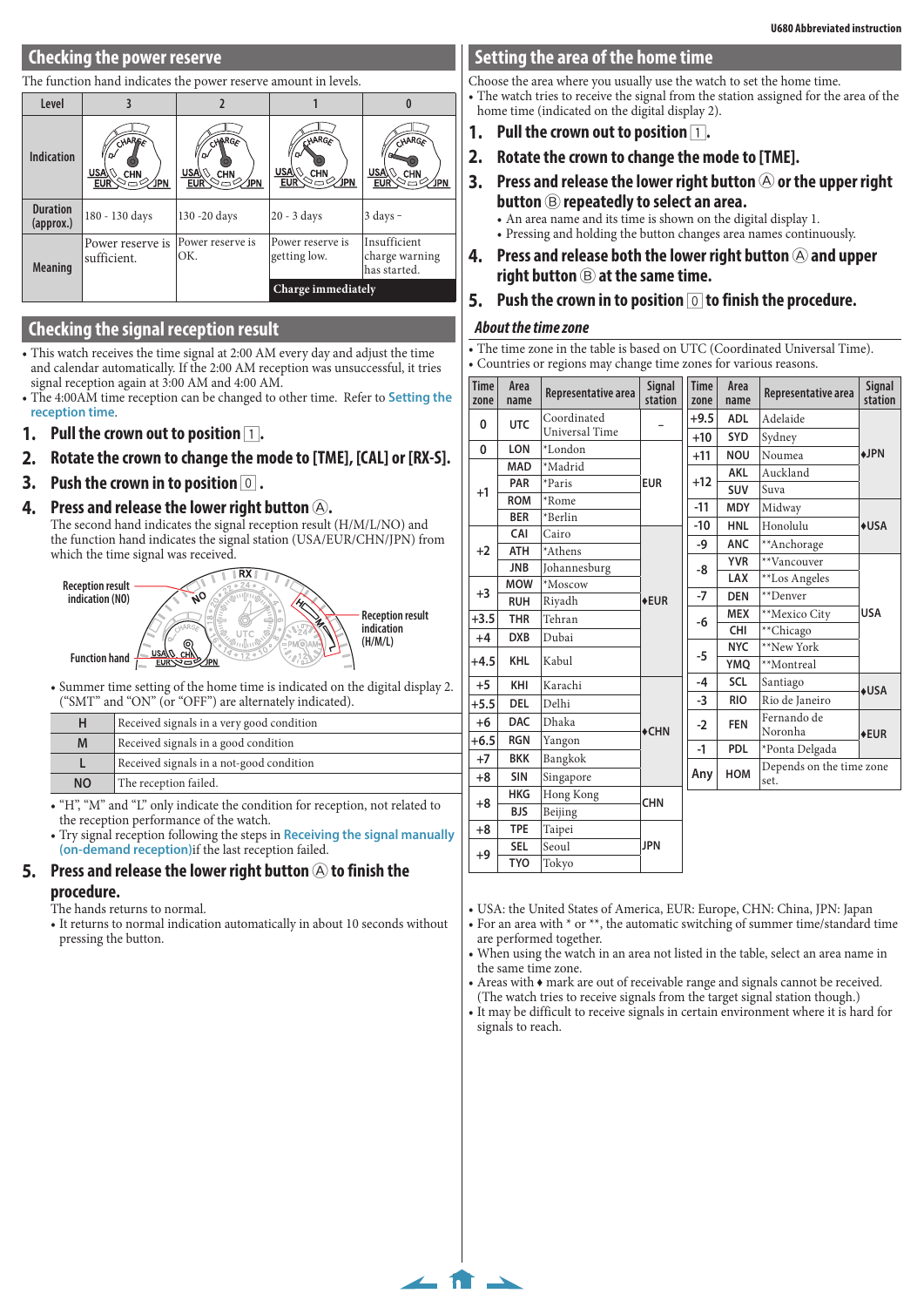# <span id="page-2-2"></span>**Receiving the signal manually (on-demand reception)**

- The watch tries to receive the signal from the station assigned for the area of the home time (indicated on the digital display 2).
- The watch does not try to receive the signal when the home time is UTC.
- The local time and UTC are adjusted synchronously as the reception finished successfully.
- It takes 2-15 minutes to finish reception.
- **1.** Pull the crown out to position  $\boxed{1}$ .
- **2. Rotate the crown to change the mode to [TME], [CAL] or [RX-S].**
- **3. Push the crown in to position** 0 **.**
- **4.** Press and hold the lower right button  $\bigcirc$  for 2 seconds or more. After an alarm sounds and the second hand points "RX", release the button. The second hand moves to point "H", "M", or "L" and then the time signal reception starts. The function hand indicates the signal station from which



# <span id="page-2-0"></span>**Setting the reception time**

- **Pull the crown out to position 1.**
- **2. Rotate the crown to change the mode to [RX-S].**
- **3. Pull the crown out to position** 2**.**
- **4. Press and release the upper right button** B**.** The current reception time setting starts blinking and becomes adjustable.
- **5.** Press and release the lower right button  $\bigcirc$  repeatedly to **select an reception time setting.**
	- Each time you press the button, the setting changes as follows:  $AUT \rightarrow MAN \stackrel{\sim}{\rightarrow}$  **OFF**  $\rightarrow$  (back to the top)

|           | $1101$ / $14111$ / $011$ / $0400$ to the top) |                                                                                                                            |  |
|-----------|-----------------------------------------------|----------------------------------------------------------------------------------------------------------------------------|--|
|           | <b>MAN</b><br>(manual)                        | The 4:00AM time reception can be changed to other time (home<br>time) in 1-hour units.<br>It cannot be set to 2AM and 3AM. |  |
| OFF (off) |                                               | Automatic reception is not performed.                                                                                      |  |
|           | <b>AUT</b><br>(automatic)                     | Automatic reception is performed according to the initial<br>settings (at 2AM, 3AM and 4AM).                               |  |

- When you select "MAN", rotate the crown to set the time of automatic reception.
- **6. Push the crown in to position** 0 **to finish the procedure.**

#### <span id="page-2-1"></span>**Setting summer time**

#### *Adjusting the automatic switching of summer time/standard time*

You can choose whether the watch switches summer time/standard time automatically or not.

- **1.** Pull the crown out to position  $\boxed{1}$ .
- **2. Rotate the crown to change the mode to [RX-S].**
- **3. Pull the crown out to position** 2**.**

The current setting for automatic switching starts blinking and becomes adjustable.

**4.** Press and release the lower right button  $\widehat{A}$  to select "AU" or **"mA".**

| AU (automatic) | $\begin{array}{ l } \hline \textbf{Summer time/standard time are switched automatically} \\ \hline \textbf{depending on the summer time signal.} \end{array}$ |
|----------------|---------------------------------------------------------------------------------------------------------------------------------------------------------------|
| mA (manual)    | Summer time/standard time are not switched automatically.                                                                                                     |

- Each time you press the button, the setting changes alternately.
- **5. Push the crown in to position** 0 **to finish the procedure.**

## *Activating/deactivating summer time for each area*

You can activate/deactivate summer time separately for every area except UTC.

- **1. Pull the crown out to position** 1**.**
- **2. Rotate the crown to change the mode to [WT-S].**
- **3. Pull the crown out to position** 2**.** The digital display 2 turns off and "ON" or "OF" of the summer time setting of the area displayed on the digital display 1 starts blinking.
- **4. Rotate the crown to select an area.**
- **5.** Press and release the lower right button  $\widehat{A}$  to select the **summer time setting.**

| ΟN       | "Summer time is indicated.      |
|----------|---------------------------------|
| OF (OFF) | The standard time is indicated. |
|          |                                 |

• Each time you press the button, the setting changes alternately.

- **6. Repeat steps 4 and 5 to set other areas.**
- **7. Push the crown in to position** 0 **to finish the procedure.**

#### **Setting the time and the calendar manually**

• The time of the home time and UTC cannot be adjusted separately.

• The time of the home time and UTC is synchronously adjusted as that of the local time is adjusted.

#### *Setting the time*

- **1.** Pull the crown out to position  $\boxed{1}$ .
- **2. Rotate the crown to change the mode to [TME].**
- **3.** Press and release the lower right button  $\bigcirc$  or the upper right **button** B **repeatedly to select an area.**
- **4. Pull the crown out to position** 2**.** The second had moves to the 0 second position and the digital display 2 (home area) turns off. The summer time setting starts blinking and becomes adjustable.
- **5.** Press and release the upper right button  $\circledB$  repeatedly to **change the target to be set.**

• Each time you press the button, the target changes as follows:



#### **6. Adjust the time/indication/setting.** Use the crown to adjust the hour and minute.

Use button  $\circledA$  to set the summer time, second and 12/24-hour basis.

**7. Repeat steps 5 and 6 to set other targets.**

**8. Push the crown in to position** 0 **to finish the procedure.**